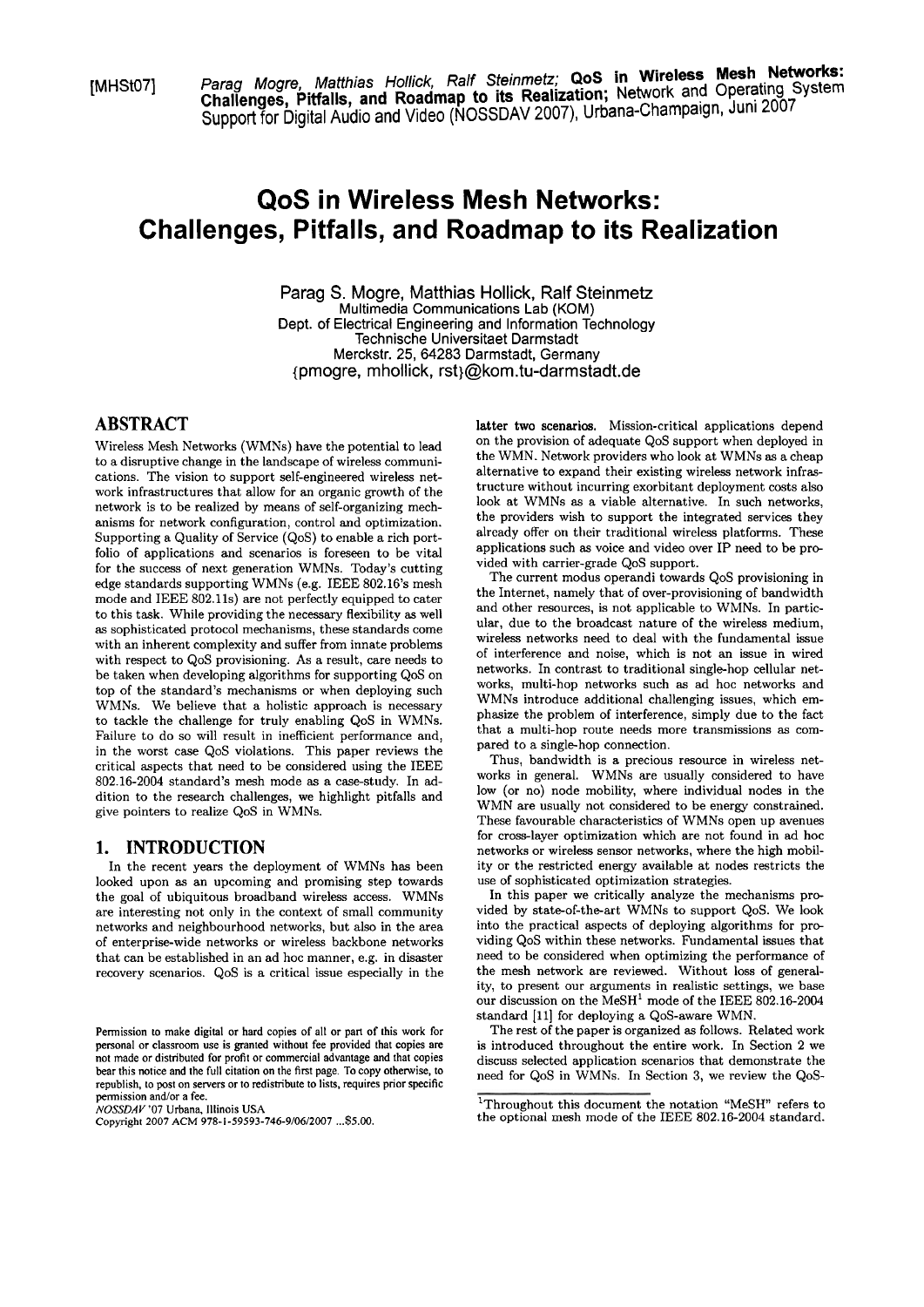capabilities of the MeSH mode and look at the critical issues and trade-offs that arise when deploying QoS. We discuss important challenges as well as selected pitfalls in enabling QoS in WMNs in Section 4. There, we also Sketch possible solutions to some pertinent questions. This is followed by a conclusion and pointers to further research in Section **5.** 

# **2. SELECTED APPLICATION SCENARIOS FOR WIRELESS MESH NETWORKS**

Applications for WMNs can be manifold. We first introduce a (non-exhaustive) list of applications for WMNs. To structure the presentation, we distinguish between (1) applications for closed user-groups such as enterprise users or users in emergency response operations, (2) semi-closed user-groups sewed by network providers/operators, and **(3)**  Open groups of end-users as experienced in community networks or a wireless Internet:

- Carrier-grade voice and video conferencing, online gaming, video streaming.
- Community networks, neighbourhood services, Internet connection sharing, localized P2P applications.
- $\bullet$  High-bandwidth data (file transfer), interactive data (e.g. web browsing).
- P2P applications: communications, distributed computing, distributed file backup, gaming.
- Wireless backbone for campus networks or emergency response networks.
- Wireless sensing, monitoring and control for critical infrastructures.

Mechanisms to support QoS in WMNs should be designed and deployed keeping in mind these applications. Next we discuss selected applications in the context of the aforementioned scenarios for the deployment of WMNs; we highlight the QoS requirements for those scenarios.

*Enterprise Perspective.* This category of WMNs is deployed by an enterprise or an organization to serve as a broadband wireless backbone providing backhaul services. Examples for such networks are wireless backbone networks for a campus area, or for an organization. Additionally, such a broadband wireless backbone WMN may be deployed in order to respond to disasters or emergencies. Here, the WMN provides the backbone for communication between the different rescue teams, which communicate using wireless hand-held devices. The WMN is then responsible for supporting QoS to enable several services and collaboration among the responders and the command and control centre. It may be used for simple P2P communication, timely event notification, data transfer as well as to remotely control actuators such as robots that are deployed in hazardous zones. QoS support in such application scenarios is critical with most applications having strict delay bounds as well as bandwidth requirements.

*Operator/Provider Perspective.* WMNs are an interesting alternative for network providers who wish to expand the coverage of their existing network infrastructure incre**mentally,** and without incurring exorbitant planning and deployment costs. Rural areas without network connectivity can be quickly provided with a broadband wireless network coverage using WMNs. Subscribers are increasingly demanding triple-play services over a wireless network and in addition seek support for subscriber mobility. WMNs deployed to meet the above goal need to feature mechanisrns which allow the support of carrier-grade Voice over IP (VoIP), and other interactive and equally demanding applications such **as** video wnferencing, video streaming and online multiplayer gaming. In addition, subscribers expect and require high-bandwidth connections to enable Peer-to-Peer (P2P) applications. Thus, the provider is interested in QoS mechanisms which enable the differentiation of multiple services in the WMN, while providing hard QoS guarantees for critical services.

*End-user Perspective.* Community wide WMNs are built usually using customer-operated equipment; they grow in an unplanned and organic manner. There may or may not be a central managing entity for the WMN. Individual nodes may join and leave the WMN at will. Community mesh networks are a cheaper alternative to traditional wired networks for the users. In areas lacking extensive network infrastructure this rnay be vital to provide Internet access to entire communities, despite the fact that only one or a few nodes have direct access to the Internet. Such networks may be used to support P2P data exchange among neighbours, for community-wide information services, neighbourhood patrol, etc. Most of the applications in this scenario do not have strict end-to-end delay bounds but profit when high bandwidth is available. QoS issues in such networks are therefore optimization of the capacity usage and supporting delay sensitive network applications such as conversational traffic. AdditionaUy, QoS support in such networks has to consider security and trust issues. QoS support, thus, involves finding reliable and dependable routes from the source to destination. Also, because of the extensive use of P2P services and applications, QoS support needs to consider the challenges for P2P Systems in traditional networks.

Other claxsifications of WMNs are possible. Next generation WMNs are expected to comprise heterogeneous devices with differing capabilities, and, thus, require support for multiple services with differing QoS requirements. In all the above scenarios, QoS support is crucial for the success of the applications. Currently, we witness a trend towards P2P communication and services. Hence, traditional centrally managed QoS provisioning is not sufficient in the long run, but distributed provisioning of QoS should be Part of the research agenda.

Ref. [1] gives a comprehensive overview of WMNs and also highlights some important research challenges in deploying WMNs. There exists today a plethora of proprietary wireless mesh networking solutions. However, proprietary se lutions tend to involve high costs and hence are limited to small scale deployments. Most of these WMNs use the basic IEEE 802.11 [10] standard which suffers from various shortcoming if used for WMNs (See [21]). In addition, the basic 802.11 standard [10] does not provide means to provide delay and bandwidth guarantees effectively. The current state-of-the-art standards for deploying WMNs [11, 9] enable explicit reservation of bandwidth for individual links in the WMN. As a result, if sufficient bandwidth is available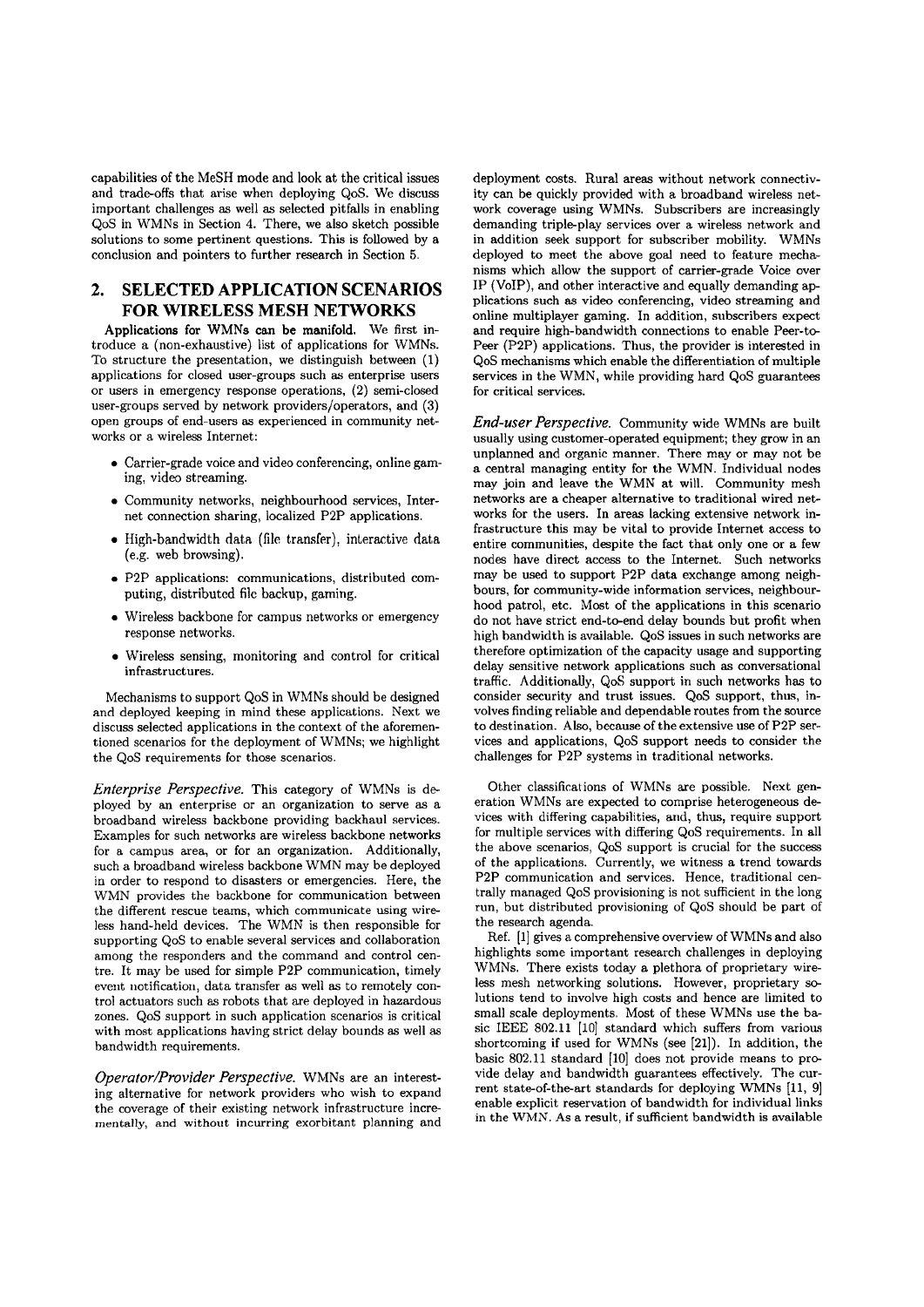and is reserved on all links along the path, end-to-end QoS guarantees can be given. The IEEE 802.16 standard provides sophisticated mechanisms to support QoS provisioning and also foresees the support of different scheduling services catering to the demands of different application classes. The 802.11s proposal currently uses a handshake mechanism similar to the distributed scheduling mechanism outlined for the IEEE 802.16-2004 standard to support bandwidth reservation.

Standardized solutions are also expected to help further reduce the deployment costs for WMNs. In this paper we will look at the IEEE 802.162004 **as** a prototype stateof-the-art standard providing mechanisms to support QoS. Hence, we will present the challenges for deploying a QoSaware WMN in the context of the 802.16 standard. We first provide a short review of the 802.16 standard's QoS and bandwidth allocation mechanisms in the MeSH mode. This is followed by a discussion of the QoS challenges and a presentation of the roadmap to facing these challenges.

# **3. QOS IN THE IEEE 802.16 MESH MODE REVIEWED**

QoS in the IEEE 802.16 MeSH mode is supported on packet-by-packet basis using parts of the mesh connection identifier (hIeSH CID) present in each MAC Protocol Data Unit (PDU) to decide the per-hop handling for the packet. The fields cnable the specification of parameters like the the priority, drop precedence and the type of the data. In **ad**dition the MeSH CID is used to specify if a packet needs to be retransmitted if lost. Thus, the mechanism is sufficient to deploy Diffserv [2] like per-hop fonvarding behaviour in the rnesh network. However, such **a** mechanism is useless if no means are available to guarantee availability of sufficient bandwidth for individual links in the WMN. To enable this, the standard uses Time Division Multiple Access/Time Division Duplex (TDMA/TDD) with spatial reuse to allocate bandwidth to individual links and to share the available bandwidth between different nodes.



Figure 1: Sample **MeSH** topology

The time axis is divided into frames where each frame is composed of a control subframe and a data subframe. The control suhframe is used to transmit management messages required for network maintenance and bandwidth management. Data is transmitted only in the data subframe. TO allow shared access to the medium in the control subframe, it is divided into a number of transmission opportunities. **A** data subframe is on the other hand split into a number of minislots (a minislot is the smallest unit of bandwidth allocation). The control messages are used to request and allocate bandwidth to individual links. The standard provides a range of mechanisms to allocate bandwidth **as** well **as**  to manage the request and granting of bandwidth. We next briefly outline these mechanisms using the sample WMN topology shown in Fig. 1.

The 802.16 standard supports the following bandwidth allocation mechanisms in the MeSH mode, which are introduced below.

- 1. Coordinated centralized scheduling
- 2. Coordinated distributed scheduling
- **3.** Uncoordinated distributed scheduling

Coordinated centralized scheduling. Here bandwidth allocations are centrally managed by the Mesh Base Station (MeSH BS). The MeSH BS specifies a scheduling tree (shown by the thicker arrows in Fig. 1) rooted at the MeSH BS. Nodes in the scheduling tree fotward their bandwidth requests to the MeSH BS which in turn allocates bandwidth for the uplinks and the downlinks in the scheduling tree. Coordinated centralized scheduling cannot be used to allocate bandwidth for links not included in the scheduling tree (e.g. here link between nodes  $F$ , 1 and  $K$ , 2 is not included in the scheduling tree). Besides, the performance of coordinated centralized scheduling degrades with the growth of the scheduling tree (see Ref. [16] for a performance analysis considering real-time traffic constraints).

*Coordinated distributed scheduling.* Here nodes schedule (coordinate) their transmissions within their two-hop neighbourhood such that conflicting transmissions are not scheduled. The nodes use a three-way (request, grant, grantconfirmation) handshake protocol for reserving bandwidth for a link. To enable the computation of a conflict-free schedule each node locally maintains the status of individual minislots based on the information it has obtained from the neighbours about their schedules. Nodes obtain information about transmissions/receptions scheduled by their neighhours from the handshake messages. Thus, the correct reception of the transmitted handshake management messages is critical for the functioning of coordinated distributed scheduling. The IEEE 802.16 standard specifies a distributed mesh election algorithm for accessing the transmission opportunities in the control subframe such that when a node transmits no other node in its two-hop neighbourhood (at least) transmits simultaneously. This ensures that the neighbours of a node are able to correctly receive the transmitted control messages with a high probability. The coordinated distributed scheduling handshake messages are transmitted in the control subframe using the mesh election algorithm. Ref. [3] gives a performance analysis of the distributed scheduler in the MeSH mode.

*Uncoordinated distributed scheduling.* Here nodes use the Same mechanisms as in coordinated distributed scheduling **except** for the mesh election algorithm. Handshake mes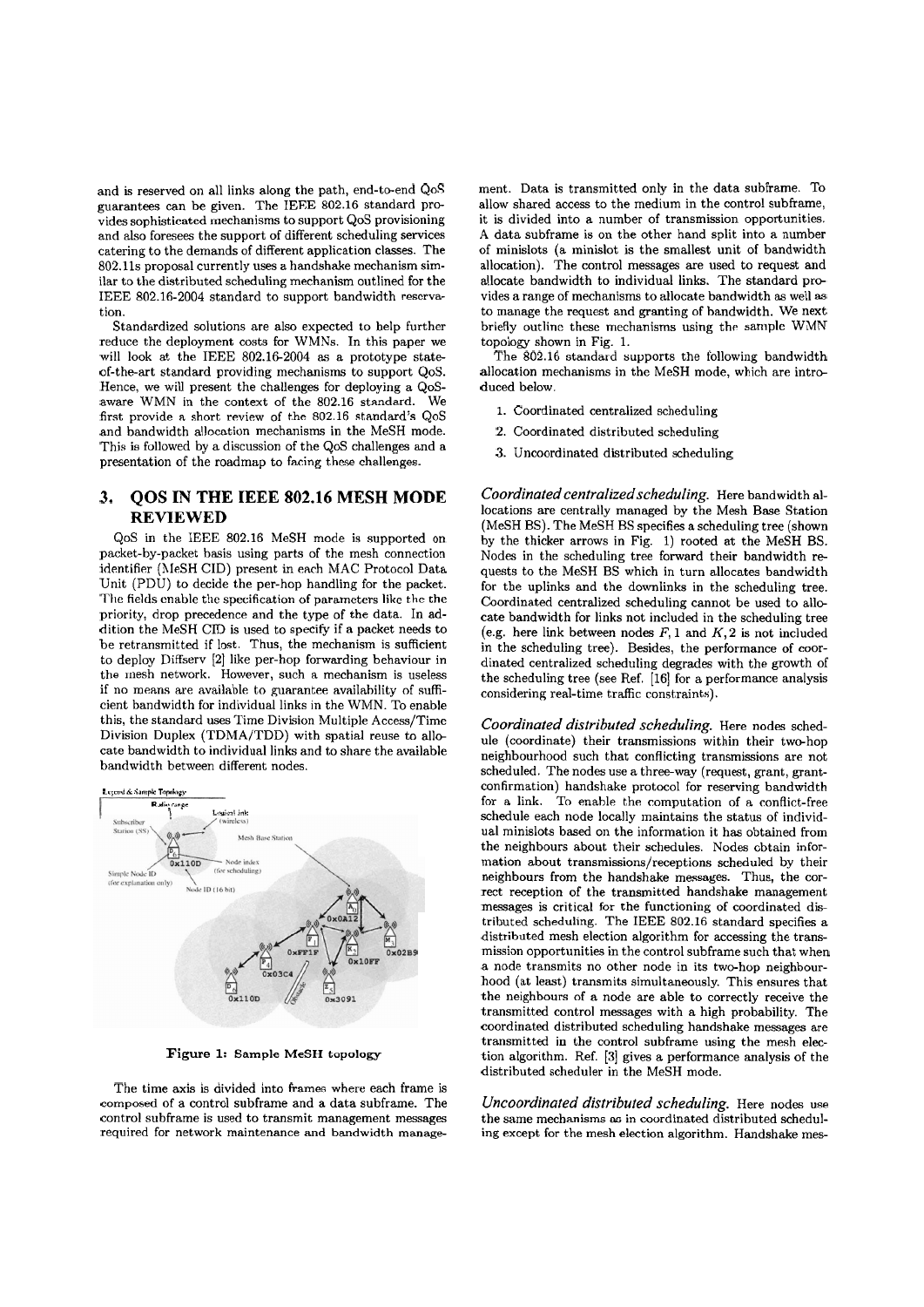sages are not transmitted in the control subframe but in the data subframe. Transmission of messages takes place in minislots already reserved for the links in question (i.e. link from the data transmitting node to the data receiving node and vice-versa). Thus, the nodes do not have to wait to win a transmission opportunity using the mesh election algorithm. This type of scheduling is useful for the quick allocation of bandwidth. However, as nodes in the neighbourhood are not aware of the handshake (and hence the minislots allocated using the handshake) they may schedule conflicting transmissions.



**Figure** 2: Bandwidth reservation (allocation) concept

Fig. 2 visualizes the concept of bandwidth allocation in the MeSH mode. Using the above scheduling schemes a range of minislots can be allocated to individual links for a contiguous range of frames, where the number of contiguous frames is chosen from the set allowed by the reservation persistence shown in Fig. 2.

For further details about QoS support in the MeSH mode **as** well as details about the scheduling schemes readers are referred to [11, 15]. Ref. [15] gives a detailed overview of the above scheduling schernes in addition to further detail about the MeSH mode.

# **4. QOS CHALLENGES, PITFALLS, AND POSSIBLE SOLUTIONS**

In this section, we present QoS solutions based on realistic assumptions, i.e. we use the requirements of the above scenarios and consider standardized WMN technologies **as** a framework for the QoS solutions. While a variety of academic research problems persist, we consider addressing real-life challenges (including implementation aspects) as the next step to make QoS-aware WMNs a reality. Our approach, thus, is to start with existing state-of-the-art standards and augment practically feasible extensions also ensuring compatibility. While it is a good idea to use a level of abstraction when designing algorithms and solutions, we recommended that the implementation aspects are kept in mind right from the start to lead to technologically sound solutions which can be realized in practice.

We maintain the above perspective when presenting the QoS challenges. We use the 802.16 MeSH mode as a prototype stateof-theart WMN standard with built-in basic QoS support. Hence, without loss of generality, we outline the challenges, pitfalls, and a roadmap to solutions within the above context. In the following we present selected challenges and highlight the crucial aspects that need to be taken into account when designing solutions.

*Differentiation of Service, Intenvorking.* To enable various applications, the differentiation of sewice is crucial. The IEEE 802.16 standard identifies for the point-to-multipoint (PMP) mode of operation the following scheduling services: Unsolicited Grant Service (UGS), Real-time Polling Service (rtPS), Non real-time Polling Service (nrtPS) and Best Effort (BE) (for details about the scheduling services see [11]). The current MeSH mode specifications do not allow the realization of such scheduling services easily, however. Thus, a QoS architecture and mechansims need to be designed within the framework of the MeSH mode to support sophisticated scheduling services. Moreover, interworking of the QoS mechanisms with higher layers such as IP has tobe addressed. The incompatibility between the PMP and MeSH QoS specifications needs to be bridged to allow seamless interoperability. This is especially of interest for network providers who may initially deploy a PMP network and may wish to later adapt it to a mesh when the coverage area needs to be extended. Ref. [14] presents a QoS architecture to enable the deployment of scheduling services compatible with the PMP. In addition, sound mechanisms to service the packet transmission queues have to be deployed to ensure that QoS requirements of applications are met (see Ref. [20] for example).

*End-to-end QoS Provisioning.* The hleSH defines perlink, per-hop QoS mechanisms. However, for carrier-grade QoS support it is necessary to address an end-to-end regime within the mesh. In addition to the per-link mechanisms, QoS-aware routing mechanisms have to be considered (see [4, 5, 18] for QoS routing issues). Most of the literature, however, investigates the performance of QoS routing protocols solely for the contemporary, contention-based MAC protocols such as IEEE 802.11. For the novel reservationbased MAC technologies such as IEEE 802.16, the bandwidth reservation schemes cannot be decoupled from the QoS routing protocols, but play a significant role in the obtained routing performance. **A** cross-layer ((17, 191) approach is needed to make effective use of the MAC layer mechanisms when provisioning end-to-end QoS. We believe that further work in this area is required to analyze the dependencies across layers and to find an optimal solution jointly across all protocol layers.

*Efficient and Adaptive Bandwidth Management.* When different traffic classes are supported (corresponding to the different scheduling services) the bandwidth reservation has to adapt to the needs of the applications. We need optimal schemes to schedule the long-lived and QoS-critical flows, while balancing the load in the network such that dynamic traffic demand can be fulfilled adequately. Static bandwidth reservation schemes which do not consider the class of traffic will lead to ineficient bandwidth usage leading to additional problems like unfair bandwidth distribution among nodes as well as wastage of reserved bandwidth resources. Ref. [14] proposes one such class-aware bandwidth reservation scheme. The presented scheme makes effective usage of the various distributed scheduling options provided by the MeSH mode to enable eflective bandwidth resrrvation and scheduling services similar to the PMP mode. Similar suggestions to support QoS can also be found for the PMP mode (see **[13]).** In addition novel concepts such as networkcoding may be applied to WMNs to increase the traffic that can be supported by the WMN **(see [12]).** Rirther research in this area **is** needed.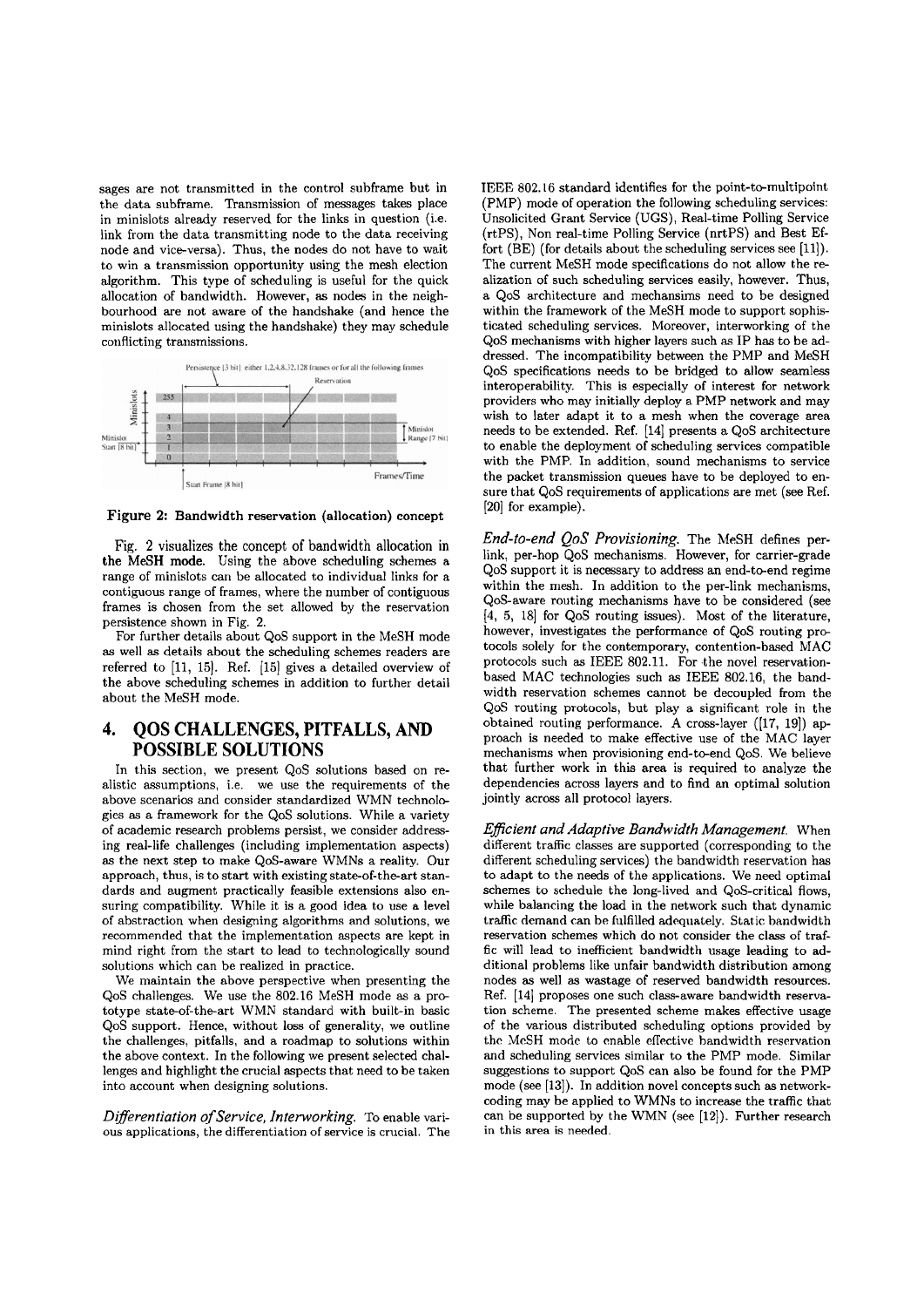*Optimal Values for the Standard's Parameters.* In addition to the scheduling mechanisms, the MeSH mode involves several other protocol states and parameters, which need to be optimized. For example, the choice of parameters for the distributed mesh election algorithm highly influences the performance and delay of the three-way handshake used to set up per-link bandwidth using the coordinated distributed scheduling mechanisms **[3].** Protocols for network entry and handover also need to be optimized. Non-optimal choice of parameters severely affects the time required for a new node to join the network, and in scenarios like an emergency-response will lead to an inacceptable delay for setting up the WMN. Ref. **[8]** investigates the performance of the network entry in the IEEE **802.16** standard and shows how critical the correct choice of values for the standard parameters is. Other mechanisms in the standard need to be critically analyzed and optimized. For operation in Open and organically growing mesh networks, the self-adaptation of operational parameters needs further attention.

*Security und Dependability Issues.* The quest for security in wireless mesh networks is a challenging one. Especially in Open and unplanned WhlNs which grow organically, issues of dependability need to be addressed **[7].** Selfstabilizing protocols in combination with trust and reputation management mechanisms for the individual nodes in the WMN play a critical role. Lack of security is a serious issue, and lays waste to all efforts expended in providing QoS. In closed mesh networks for critical infrastructures, guaranteeing QoS even under attack is of pararnount interest. The IEEE **802.16** standard specifies a security sublayer which is responsible for enabling per-link encryption and security mechanisms. However, these mechanisms are not adequate to guarantee security from an end-to-end perspective.

*Mobility and Physical Layer Issues.* Features such as mobility support or elaborated PHY mechanisms such as concurrent usage of multiple wireless channels, directed antennas, etc. add to the complexity of the problem. E.g. the MeSH standard currently does not adequately support me bility. This again emphasizes the need for solutions that enable interworking and compatibility between standards that are feasible for a (static) MeSH backhaul network and technology to support user-mobility.

In addition to the above issues various further optimizations are possible (see **[6]** for example). We perceive that a holistic approach to QoS provisioning is needed for nextgeneration WMNs. Neglecting any of the above aspects when designing comprehensive QoS solutions will lead to severe problems. In addition to the above, features like selfconfiguration, self-healing and self-optimization of WMNs should be considered from the QoS perspective.

#### **5. CONCLUSION**

Wireless Mesh Networks are foreseen to lead to a disrup tive change in wireless communications. However, to be successful, a set of criteria has to be fulfilled: a critical mass of subscribers/users need to be present, applications need to be adequately supported, secure and dependable operation has to be guaranteed. However, one crucial factor-possibly the tipping point-in making WMNs a success story is the support for QoS. In contrast to the wired Internet, bandwidth is scarce and over-provisioning cannot be applied to WMNs; thus, without adequate QoS mechanisms a lot of promising applications is likely to fail.

We propose the following roadmap for realization of QoS in WMNs. First, one has to derive the QoS requirements from application scenarios, and to analyze and state the assurnptions that are induced by the employed wireless technologies/standards. The selection of an optimal combination of application and tool (i.e. state-of-the-art standard for WMNs) is the next step to reach the set goal. Second, we strongly believe that a holistic approach is needed to have enough flexibility to address the challenge of enabling QoS for WMNs. We opt for a cross-layer perspective, because optimization at one protocol layer needs to consider the trade-offs and influences at the other layers. Third, while designing the mechanisms, one should strive to keep the solution as simple and transparent **as** possible. This is particularly true, if we keep realistic implementation aspects in mind. The standard's mechanisms need to be optimally harnessed, as well. Such an approach is vital for QoS to successfully accomplish the transition from theory to practice in WMNs.

#### *6.* **REFERENCES**

- **[I]** I. **F.** Akyildiz, X. Wang, and W. Wang. Wireless mesh networks: a survey. *Computer Networks,* **47:445-487, 2005.**
- **(21** S. Blake, D. Black, M. Carlson, E. Davies, Z. Wang, and W. Weiss. An Architecture for Differentiated Services. http://www.ietf.org, Request for Comments: **2475.**
- **[3]** M. Cao, W. Ma, Q. Zhang, X. Wang, and W. Zhu. Modelling and performance analysis of the distributed scheduler in IEEE **802.16** mesh mode. In *MobiHoc '05,*  **2005.**
- **[4]** S. Chen and K. Nahrstedt. Distributed quality-of-service routing in ad hoc networks. *IEEE Journal on Selected Areas in Communications,*  **17:1488-1505, 1999.**
- [5] T.-W. Chen, J. T.-C. Tsai, and M. Gerla. QoS Routing Performance in Multihop, Multimedia, Wireless Networks. In *IEEE ICUPC,* **1997.**
- **[6]** P. Djukic and S. Valaee. Link Scheduling for Minimum Delay in Spatial Re-use TDMA. In *IEEE INFOCOM'O7,* **2007.**
- **[7]** M. Hollick. *Dependable Routing for Cellular and Ad hoc Networh.* PhD thesis, Technische Universität Darmstadt, Dec. **2004.**
- **[8]** M. Hollick, P. S. Mogre, C. Schott, and R. Steinmetz. Slow and Steady: Modelling and Performance Analysis of the Network Entry Process in IEEE **802.16.** In *IEEE IWQoS,* **2007.**
- **[9]** IEEE **802.11** Task Group s. MAC Enhancement Proposal. Protocol Proposal IEEE **802.11-05/0575r3, 2005.**
- **[10]** IEEE Computer Society and IEEE Microwave Theory and Techniques Society. **802.11** IEEE Standard for Local and metropolitan area networks, Part **11:**  Wireless LAN Medium Access Control (MAC) and Physical Layer (PHY) specifications. IEEE Std. **802.11,** January 1999.